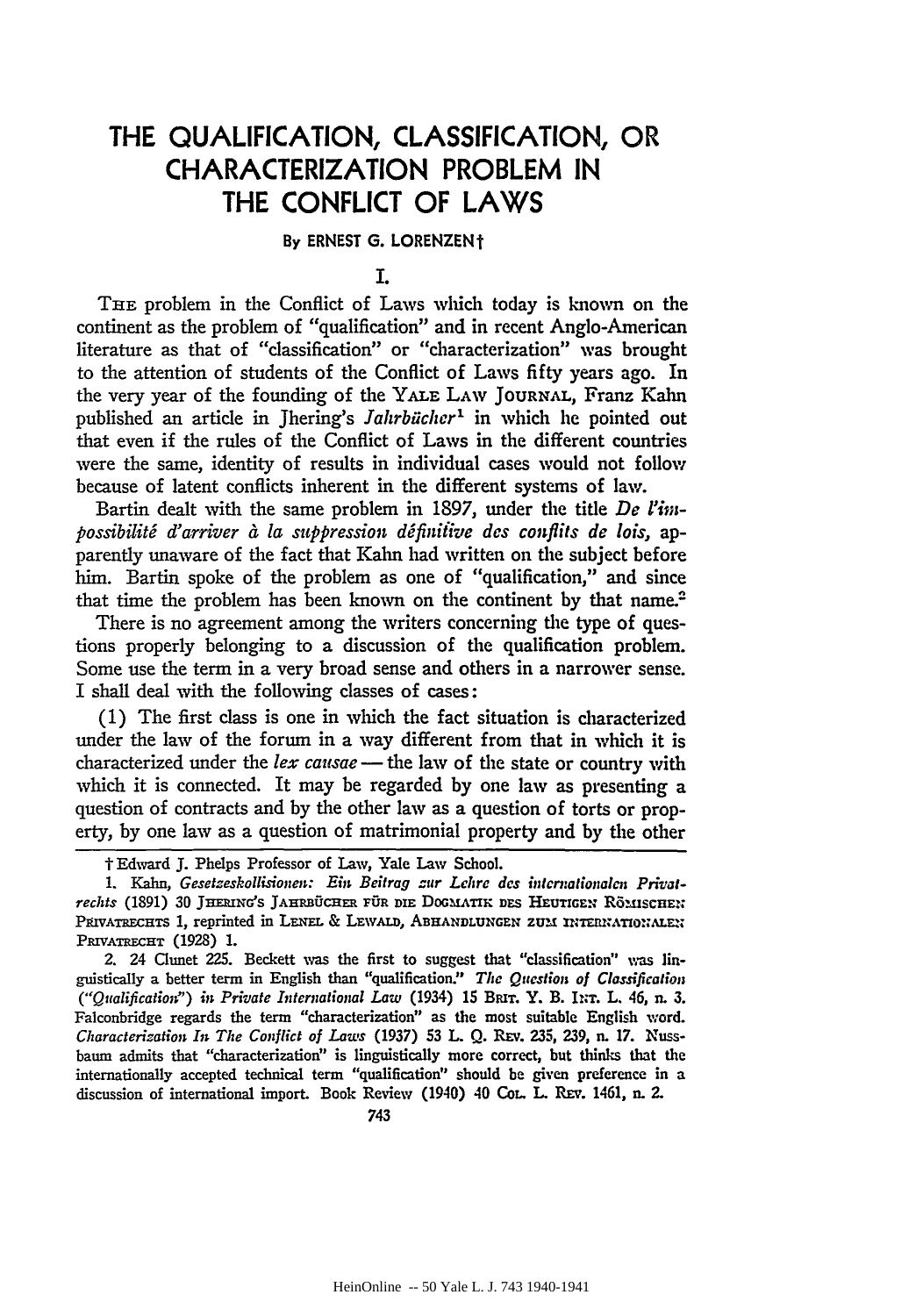law as a question of succession, by one law as a question of succession and by the other law as a question of administration. Because of these divergencies in classification, different rules of the Conflict of Laws may become applicable. The problem is whether the qualification or characterization is to be made on the basis of the law of the forum or on that of the foreign law.

The same problem may also arise in situations in which the law of the forum and that of the foreign country differ as to whether certain property is movable or immovable, or in which they differ on questions of capacity and form. Are these questions to be resolved on the basis of the law of the forum or on the basis of the foreign law?

( 2) The second class of cases involves the qualification of the connecting factor. A choice-of-law rule of the forum may determine legal relations by reference to the law of domicile, the law of the place of contracting, the law of the place of performance, or the law of the place where the tort is committed. The terms "domicile," "place of contracting," "place of performance," or "place of the wrong" are here connecting factors. The law of the forum and the foreign law involved may have the same connecting factors in their systems of the Conflict of Laws but different meanings may be attached to them. Here again the question is whether the meaning of these connecting factors should be determined in the light of the law of the forum or of the foreign law.

( 3) A third class of cases arises after the applicable foreign law has been selected by the law of the forum. Here again the law of the forum and the foreign law may entertain different views as to whether a provision of the foreign law is to be regarded as substantive or procedural, a decision upon which the applicability of different laws may depend. How is this question to be determined?

It should be noted that in each of the above classes of cases the choice of law depends upon the qualification problem. If the problem is answered on the basis of the law of the forum, one law becomes applicable; if it is answered on the basis of the *lex causae,* another law determines the solution of the case. By limiting this discussion to these three classes, it will be possible to deal with the subject of qualification without running over the entire field of the Conflict of Laws, and to give some sort of unity and cohesion to the treatment.

The assertion has been made that real qualification questions have been presented in only a few cases and that the problem is therefore devoid of practical interest.3 The enthusiastic discussion which the qualification problem has evoked has been ascribed as due largely to an unrealistic approach to the Conflict of Laws, principally exhibited by the adherents of the "logistic school." This school, it is said, attempts to perpetuate·

<sup>3.</sup> Nussbaum, Book Review (1940) 40 CoL. L. Rev. 1461, 1468-1469.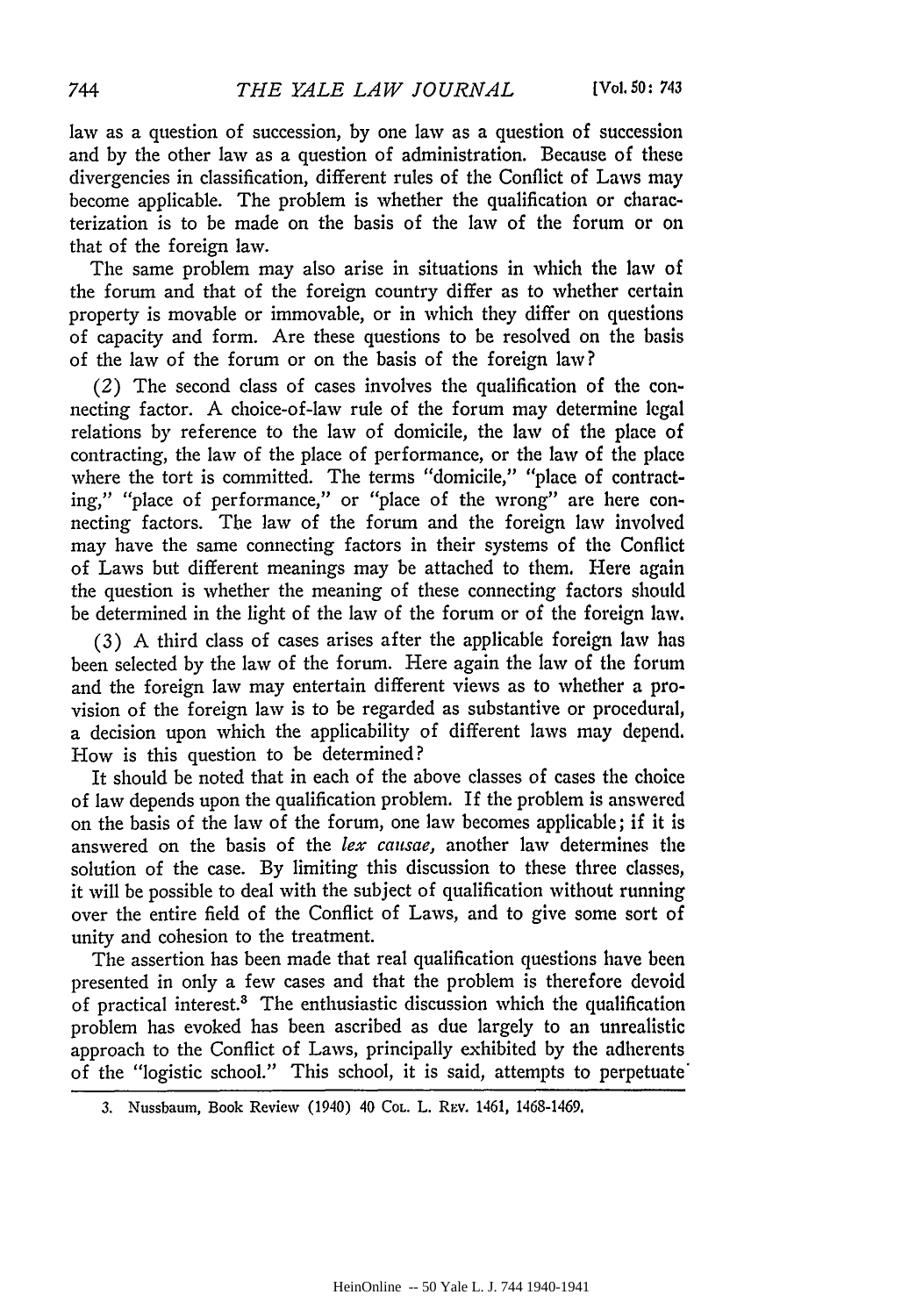an international point of view in the Conflict of Laws on grounds of pure logic after it has become apparent that the law of nations cannot furnish an adequate basis.<sup>4</sup> It is true that there have been, relatively speaking, only a few decisions in which a court has been clearly confronted with the necessity of choosing between the qualification of the forum and a qualification which would be different under the *lex causae*.<sup>5</sup> As between states and countries belonging to the common law group, the categories in which fact-situations are grouped are generally the same, so that there is usually little occasion for the problem of qualification, although even here cases of this sort have presented themselves. The problem may readily arise, however, where the common law comes into contact with the civil law. It has practical, as well as scientific, importance and for that reason deserves consideration.

Both Kahn and Bartin concluded that no uniform solution could be found which would answer the above problems and that each forum would have to deal with them on the basis of its own internal law. Despagnet attempted to bring about uniformity by suggesting that the questions be referred to the *lex causae*, the law governing the legal transaction in question.6 Another writer, Gemma, realizing, no doubt, the impossibility of qualifying legal transactions by the *lex causae* (*i.e.*, on the basis of some law which remains yet to be ascertained), proposed to reach uniformity among the different countries by qualifying legal transactions with reference to the requirements of international life.7

My own reactions to the problem in the light of the existing Anglo-American decisions were set forth in an article published in 1920, in which I agreed in the main with the conclusions of Kahn and Bartin, that there is generally no escape from applying the internal law of the forum to the qualification of legal transactions.<sup>8</sup> In common with some foreign writers, however, I favored these exceptions:  $(1)$  that the qualification of rights affecting tangible property should be made on the

6. *Des conflits de lois relatifs* d *Ia* qualijicatio1~ *des rapports juridiqucs,* 25 Ounet 253, 261, 262; also PREciS DE DROIT INTERNATIONAL PRlVE (1909) 353 *ct seq.* 

*7.* PROPEDEUTICA AL DIRITTO INTERNAZIONALE PRIVATO (1899) 91, 1ll-ll2.

8. *The Theory of Qualifications and the Conflict of Laws* (1920) 20 CoL. L. Rev. 247.

<sup>4.</sup> *Id.* at 1469, 1470.

<sup>5.</sup> Nussbaum cites the following: Harral v. Wallis, 37 N.J. Eq. 458 (1SS3), *afi'd sub nom.* Harral v. Harral, 39 N. J. Eq. 279 (1884) (domicile); Wood & Sclicl: v. Compagnie Générale Transatlantique, 43 F. (2d) 941 (C. C. A. 2d, 1930) (statute of limitations); University of Chicago v. Dater, 277 Mich. 658, 270 N. W. 175 (1936) (contract, *lex loci contractus);* St Louis-S. F. R. R. v. Fox, 171 Ark. 103, 283 S. \V. 31 (1926) (settlement of injury claim rescinded, mode of tender); *cf.* Ronerrson, CHAR-ACTERIZATION IN THE CoNFLicr OF LAws (1940) 157-222, 235-279 (hereinafter cited as ROBERTSON); New England Mutual Life Ins. Co. v. Spence, 104 F. (2d) 665 (C. C. A. 2d, 1939).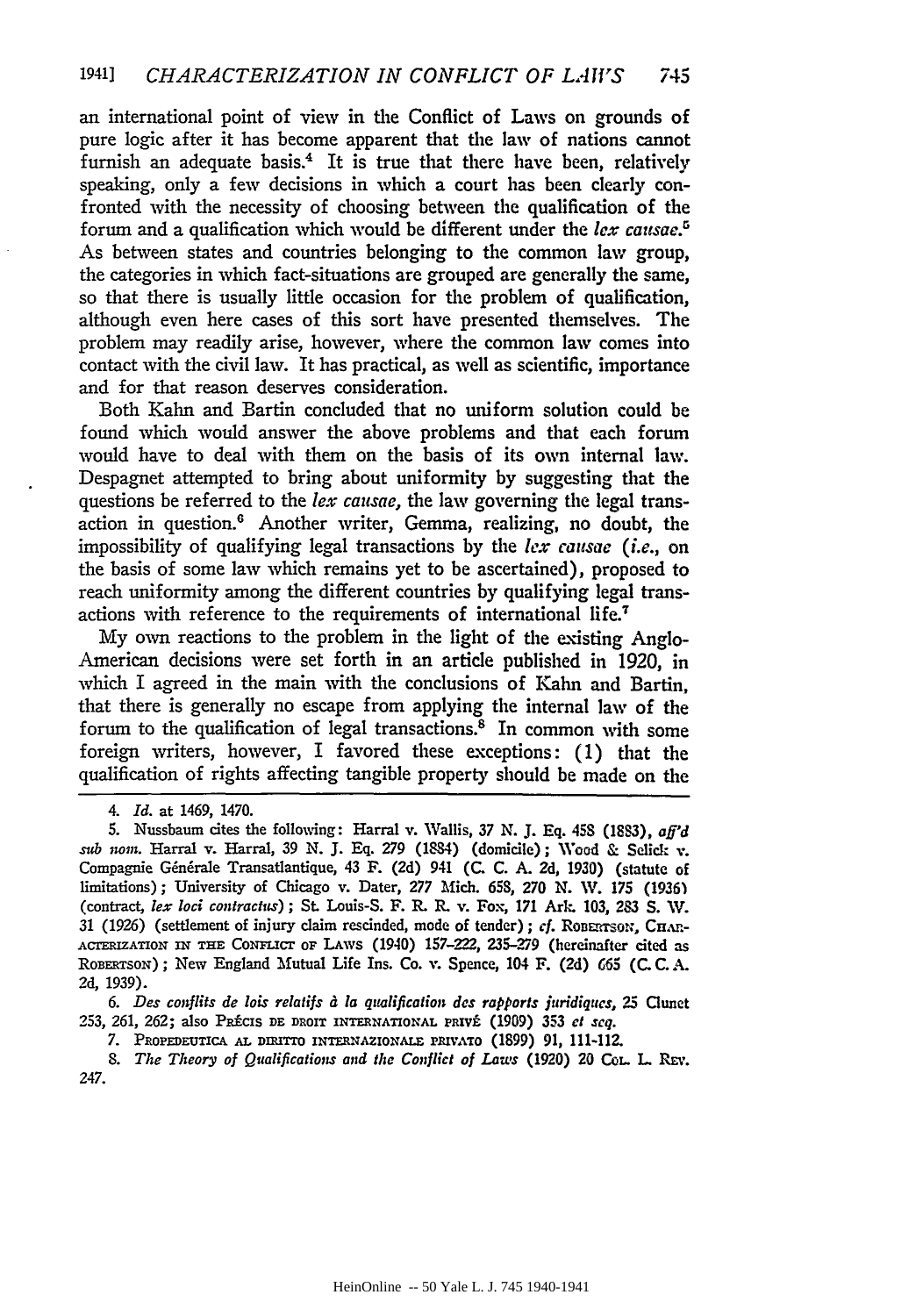basis of the *lex rei sitae*,<sup>9</sup> and (2) that if the forum is interested in a case only insofar as it is the place of trial, the courts of the forum should follow a qualification agreed upon by the foreign states or countries concerned.10

Since 1920, the continental literature on the subject has assumed vast proportions.11 The great majority of writers have been forced to agree with Kahn and Bartin; and Despagnet's view that the *lex causae* should determine the question has found but a very few followers.<sup>12</sup> Gemma's attempt to supplant the use of the internal law both of the *lex fori* and of the *lex causae* with a consideration of the international requirements has led to some important developments in recent years. The most outstanding effort in this direction has been made by Rabel.<sup>13</sup> According to this eminent writer, it is a mistake to assume that the sole background of a choice-of-law rule is the material law of the forum. Each country's rules of private international law are designed, in his view, to bring about international harmony between the law of the forum and that of all other countries, which can be attained only on the basis of more abstract notions than the concrete institutions of any particular country. Notwithstanding great diversities in the legal institutions of civilized countries, Rabel contends, they generally resemble each other sufficiently to permit the creation of more abstract notions which are valid for all national legislations. By way of illustration he takes the subject of "Guardianship" referred to in Article 23 of the Introductory Law of the German Civil Code, which he would understand as an abstract notion of guardianship derived from a comparative study of the institution in the entire civilized world instead of as referring merely to guardianship as understood in German internal law. Rabel admits that the method of comparative law will not resolve the problem of qualification in those cases where the differences between the legislations are so great that it is impossible to set up a compromise between the opposing points of view.

10. *Accord,* RoBERTSON 177. If all the operative facts occurred in a single foreign country the law of that country would, of course, control without regard to whether the question was characterized in one way or another. The only exception to the rule would be for matters which the law of the forum would deem to be procedural.

11. For the bibliography, see ROBERTSON xxv-xxix; for a representation in English of the Italian viewpoint, see Meriggi, *Co11jlicts of Law-A Theoretical Approach* (1934) 14 B. U. L. *REV.* 319.

12. E.g., WOLFF, INTERNATIONALES PRIVATRECHT (1933) 37; PACCHIONI, DIRITTO INTERNAZIONALE PRIVATO (2d ed. 1935) 173.

13. Das Problem der Qualifikation (1931) 5 ZEITSCHRIFT FÜR AUSLÄNDISCHES UND INTERNATIONALES PruvATRECHT 241. Republished in revised form in Italian: II *Problema della Q!1a/ijicazio11e* (1932) 2 Rrv. INT. DI DIR. PRIVATO E PROCESSUALE *97,* and in French: *Le Problème de la Qualification* (1933) 28 REV. DE DR. INT. PRIVÉ 1.

<sup>9.</sup> See, in general, Falconbridge, *Contract a11d Conveyauce* in *the Conflict of Laws*  (1933) 81 U. OF PA. L. *REV.* 661, 663-666, 682-683; *Characteri:;ation* in *tile Conflict of Laws* (1937) 53 L. Q. *REV.* 235, 543; *Conflict of Laws: Examples of Charactcriaaliotl*  (1937) 15 CAN. B. REv. 215, 234; RoBERTSON 190 *et seq.*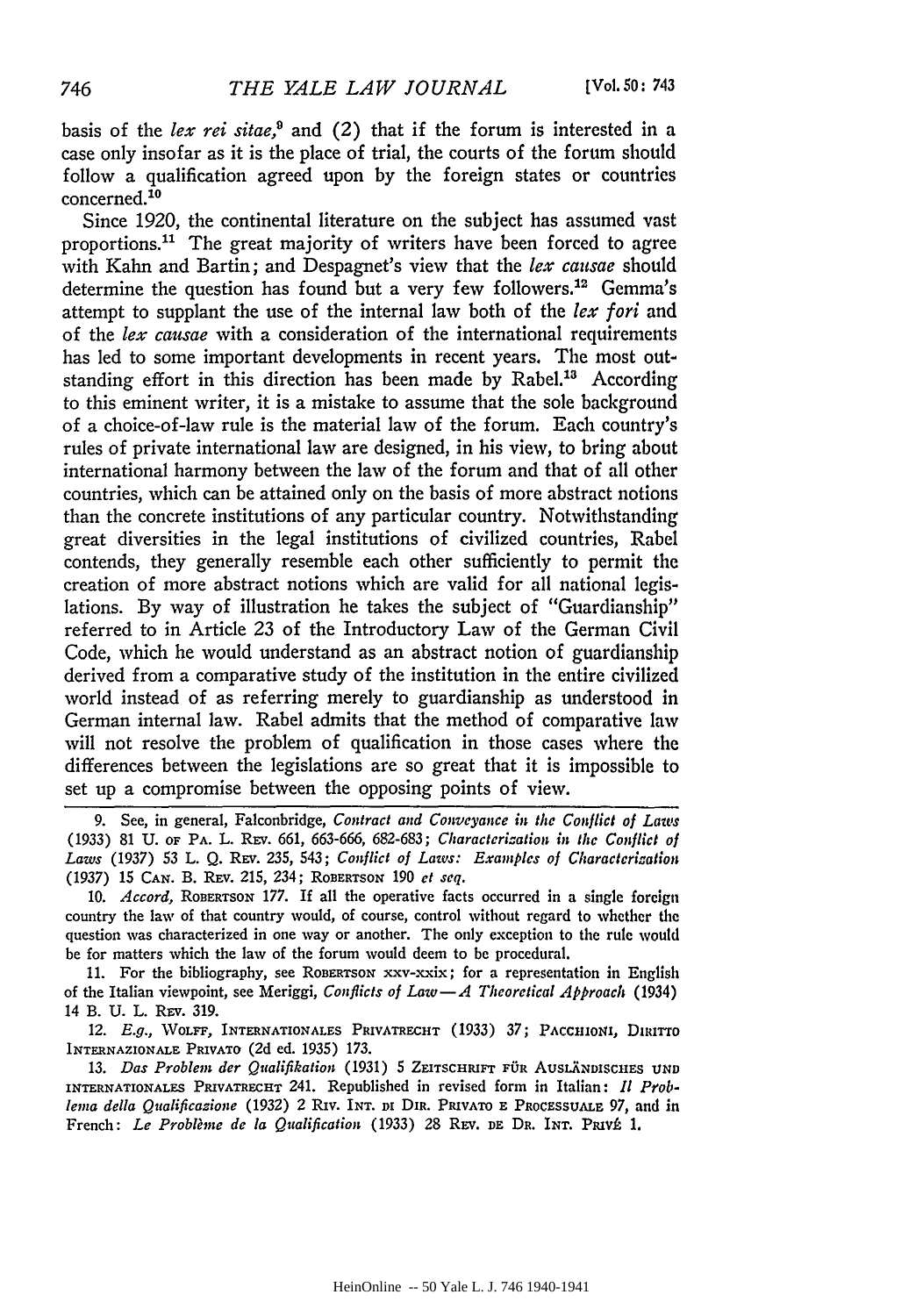In 1930 Bartin<sup>14</sup> added the following limitation to his original thesis that the *lex fori* governed the qualification of legal transactions: "After the law of the forum, on the basis of its own qualification, has chosen a foreign law as governing a particular legal institution, all subsidiary qualifications arising thereafter and necessary for the decision of the case are determined by the foreign law."

In 1932 Neuner<sup>15</sup> published the first monograph on the subject, in which he rejected all the foregoing conclusions, the problem of qualification having, in his opinion, no right to existence. According to this author, the fundamental error consists in the assumption that there exists in each. country a body of choice-of-law rules which are applicable tu all situations that may be presented to a court, whereas there are actually only about twenty or thirty such rules, which are entirely inadequate for that purpose. The primary need is, therefore, the working out of additional rules, together with the further elaboration of the existing rules and their application in a manner calculated to bring about reasonable and just results.16

Recently, English and American writers also have begun to take interest in the problem of qualification. Beginning with 1934, a series of articles which dealt with the subject appeared. The earliest was by Beckett, $17$ who conceived the proper principle to be that the classification should be made on the basis of analytical jurisprudence and comparative law. Like Rabel, he felt that if the rules of Conflicts are to perform the function for which they are designed, they must be applied in a manner suitable for appreciating the character of the rules and institutions of all legal systems. The conception of these rules must, therefore, be of a very general character, which can be derived only from analytical jurisprudence and comparative law.

14. 1 PRINCIPES DE DR. INT. PRIVÉ (1930) 235; La Doctrine des Qualifications et ses rapports avec le caractère national des règles du Conflit des Lois (1930) AcADÉME DE DR. INT., REC. DES COURS I, 565-620. See also Maury, *Règles Générales des Conflits de Lois* (1936) ACADEMlE DE DR- INT., REc. DES CooRS III, 329, 493 *et seq.* 

15. DER SINN DER INTERNATIONALPRIVATRECHTLICHEN NORM, EINE KRITIK DER QUALIFIKATIONSTHEORIE ( 1932).

16. Neuner says that the Conflict of Laws rules are not as general as they are believed to be and as they must be deemed to be if they are to govern all cases. In his view they are only general propositions, the extent and application of which remain to be worked out. The case of Ogden v. Ogden, *iufra* p. 755, may serve as an illustration. According to Neuner the English courts never really adopted the broad rule that capacity to marry is governed by the law of domicile but adopted it only with respect to prohibited degrees of relationship. As the law of the place of celebration in all other respects governs marriage in English law, it would therefore also apply to the question of parental consent. Such an interpretation of the English law would, of course, eliminate the qualification problem.

17. *Tlze Question of Classification ("Qualification'')* in *Private Iutcrnatioual Law*  (1934) 15 BRIT. Y. B. INT. L. 46.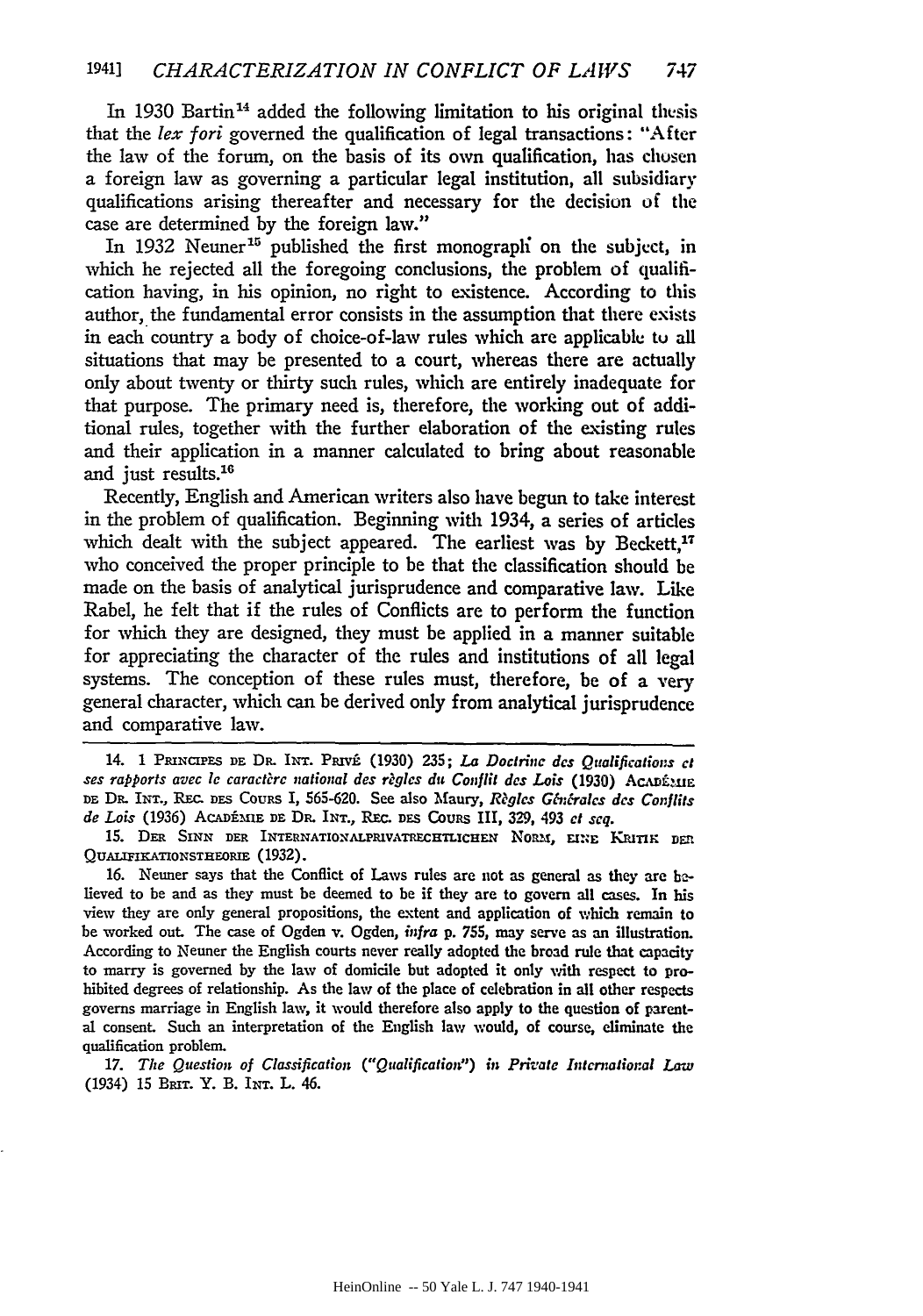Beckett's conclusions were accepted by Cheshire in the first edition of his textbook in 1935.<sup>18</sup> In the second edition in 1938<sup>10</sup> Cheshire draws a distinction between primary classification, arising before the law ap· plicable to the case is selected, and secondary classification, which arises after the selection of such law.<sup>20</sup> He would determine the former with reference to the *lex fori* and the latter with reference to the *lex causae*. This division corresponds to Bartin's later views.

In 1940 Robertson published a comprehensive monograph on *Characterization in the Conflict of Laws.21* As his work contains a detailed examination of the views of all Anglo-American writers, and. of the most important continental writers, as well as a discussion of most English and American cases presenting fact situations involving the problem of characterization, our further development of the subject will center its attention upon the conclusions reached by this author.

II.

Falconbridge was the first writer to suggest that the problem of qualification should be considered in connection with each of the different stages presented in the solution of a Conflicts problem.<sup>22</sup> Before a judge can select the choice-of-law rule applicable to a situation presented to him, he must know whether the question relates to contracts, *torts,* property, succession, or some other field. He will usually be quite sure of the category to which the question belongs. Many differences do exist, however, between the different systems of law in the classification of legal transactions, and the question is what a judge is to do when confronted with a situation treated variantly in different systems. Most writers seem to feel that in the present stage of our law there is no practical alternative to the application of the law of the forum.<sup>23</sup> It is conceded that this is an undesirable state of affairs because different solutions will be reached in different countries having identical Conflicts rules. Vigorous efforts

18. CHESHIRE, PRIVATE INTERNATIONAL LAW (1st ed. 1935) 14.

21. For other articles on the subject by English and American writers, sec Falcon· bridge, *Characterization in the Conflict of Laws* (1937) 53 L. Q. REV. 235, 537; *Conflict of Laws: Examples of Characterization* (1937) IS CAN. B. REv. 215; *Renvoi,*  Characterizati01~ *and Acq11ired Rights* (1939) 17 CAN. B. REv. 369; Unger, *The Place of* Classijicati01~ i1~ *Private I11temational Law* (1937) 19 BELLY ARD 3; Cheatham, *lntcrtlal*  Law Distinctions in the Conflict of Laws (1936) 21 CoRN. L. Q. 570.

22. Characterization in the Conflict of Laws (1937) 53 L. Q. REV. 235, 236.

23. Falconbridge is in accord, but he urges that in order to bring about reasonable economic or social results the process of selecting the proper law be rendered as flexible as possible. He suggests, therefore, that the characterization should be made in the light of all potentially applicable rules of law. *Re11voi, Characterization and Acquired Rig!lls*  (1939) 17 CAN. B. REv. 369, 374-375.

<sup>19.</sup> *Id.* (2d ed. 1938) at 24-25.

<sup>20.</sup> CHESHIRE, PRIVATE INTERNATIONAL LAw (2d ed. 1938) 30, 37. For a discussion of secondary classification, see p. 753 *et seq. infra.*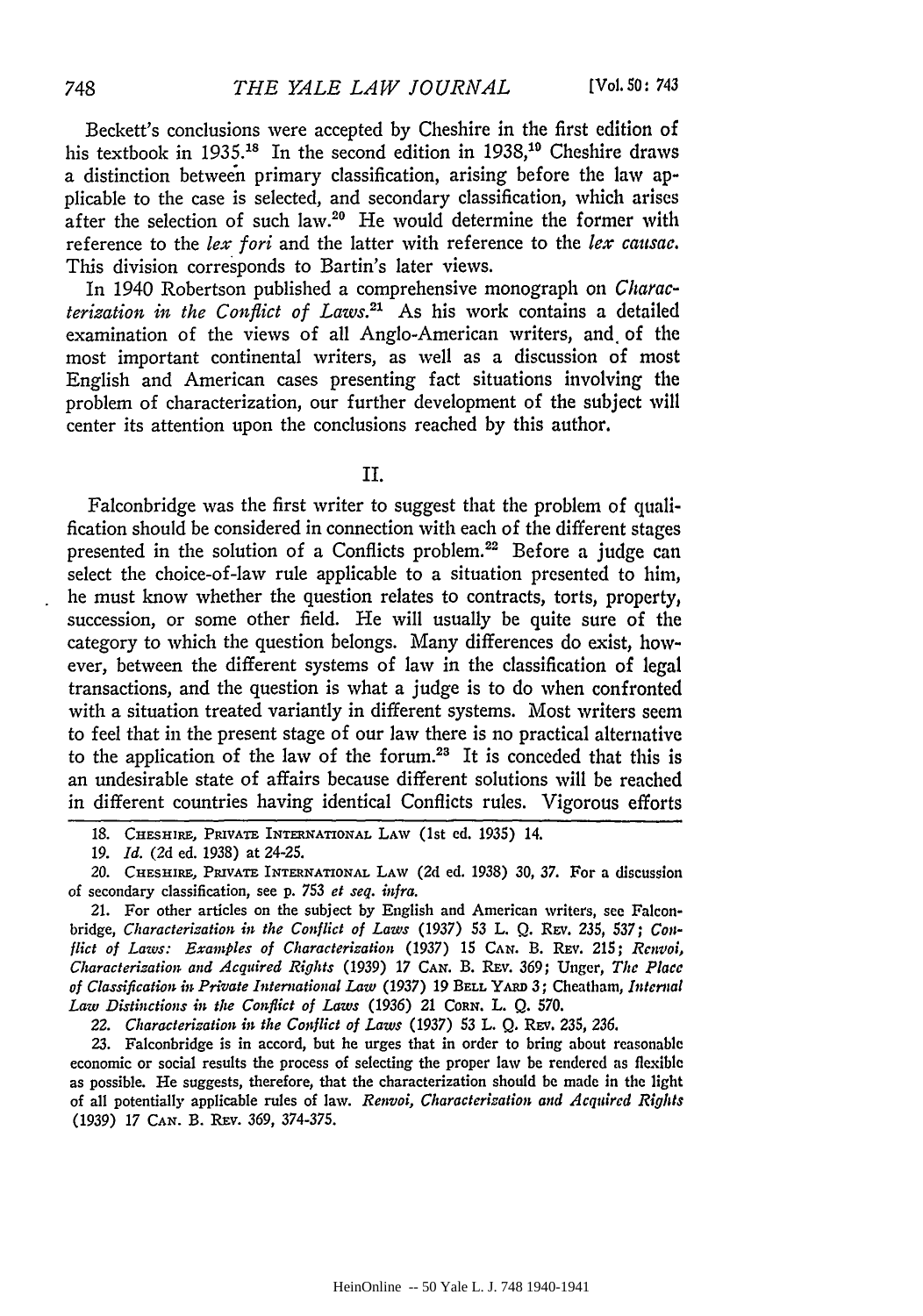have therefore been made to avoid this conclusion, but, except in one or two directions,<sup>24</sup> no practical escapes have been found.

Robertson is in general agreement with the above views but contends that further clarification is necessary concerning the process of qualification by the *lex fori.* He makes particular objection to the statement that the qualification must be on the basis of the "internal" law of the forum.<sup>25</sup> Unger called attention to this point in connection with two English cases.<sup>26</sup> One involved a foreign contract unsupported by consideration. The contract, being governed by the foreign law and valid there, was enforced in England.<sup>27</sup> If the court had applied the strictly internal law, which required that a contract be supported by consideration, the fact-situation presented could not have been characterized as a contract. Unger holds, therefore, that it is sufficient if the case falls within the "analytical framework" of the legal system of the forum. The second case recognized the validity of a Russian marriage in England.<sup>23</sup> As a Russian marriage is terminable at will, it does not correspond to the English notion of marriage. Unger would say that the Russian marriage was rightfully recognized in England because it fell within the English analytical framework concerning marriage. Robertson regards Unger's formulation of the rule as still too narrow because it does not include cases involving foreign institutions entirely unknown to the internal English law. Such a situation was presented to the House of Lords in the case of *DeNicols v. Curlier*.<sup>29</sup> A French couple came to reside in England. At the husband's death, the widow claimed one-half of all the property acquired by the husband during the marriage, including the property acquired in England, basing her claim on the French matrimonial property régime. No such property régime was known to the internal English law. The House of Lords felt that the French law should control and, in so holding, recognized a foreign institution whlch did not exist in England and so could not fall within the framework of the English internal law. Robertson therefore concludes that, insofar as the characterization of foreign legal situations is determined by the *lex fori*, the term does not mean the strictly internal law of the forum, but a wider concept which needs to be worked out for purposes of the Conflict of Laws.<sup>30</sup> This conclusion clearly seems to be correct.

In my Article dealing with the statute of frauds, $31$  published in 1923, I was already aware that qualification in accordance with the internal law

- 25. RoBERTSON *29 et seq.*
- 26. Unger, *supra* note 21, at 7.
- 27. Re Bonacina [1912] 2 Ch. 394 (C.A.).
- 28. Nachimson v. Nachimson [1930] P. 217.
- 29. [1900] A. c. 21.
- 30. RoBERTSON 89.
- 31. The Statute of Frauds and the Conflict of Laws (1923) 32 YALE L. J. 311.

<sup>24.</sup> See pp. 744-745 *supra.*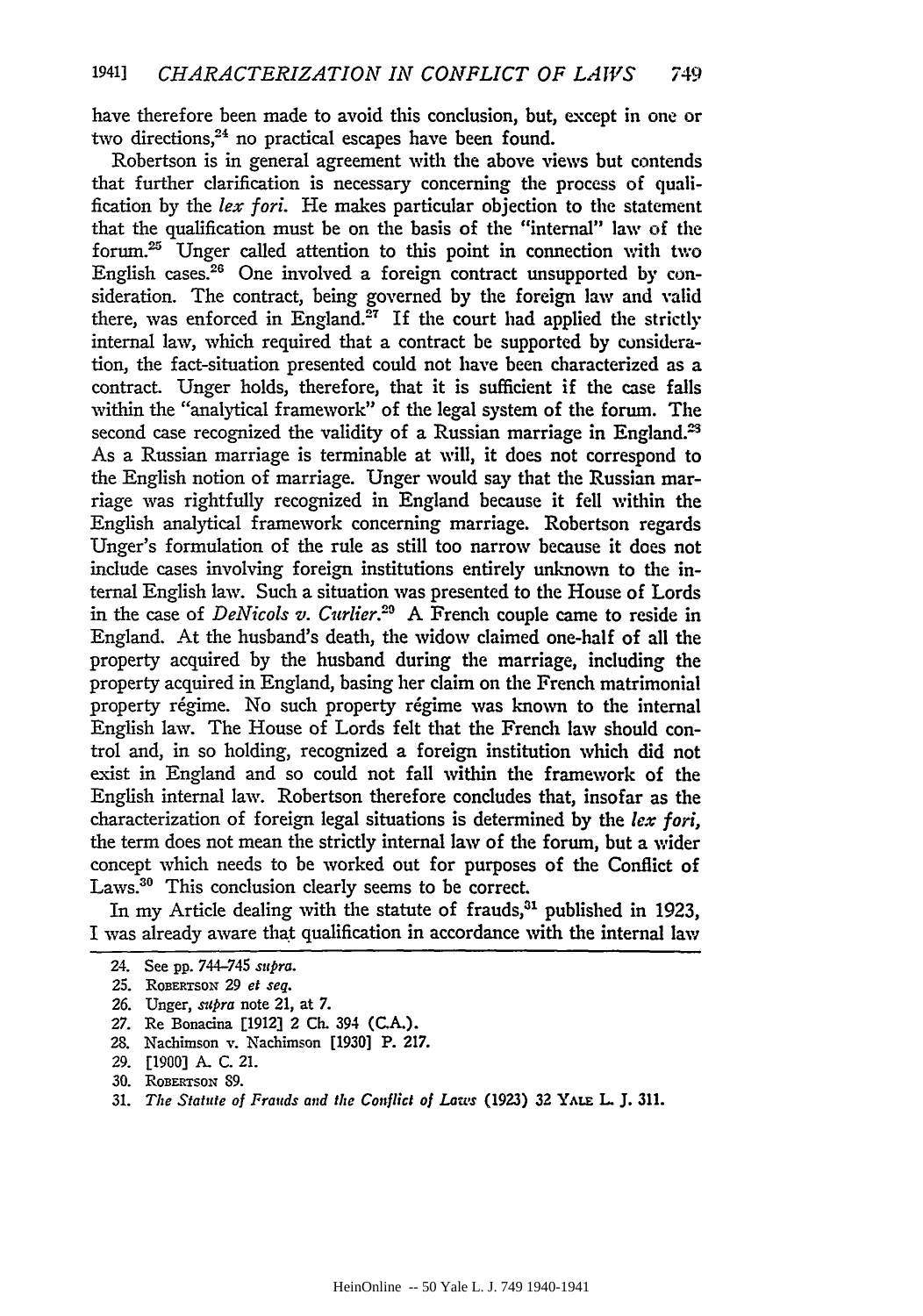of the forum would not do. In most instances the categories of internal law will also suffice for purposes of the Conflict of Laws but there are situations where they may not. In the Article referred to, I stated that the statute of frauds might well be classified as procedural for purposes of internal law and yet be substantive from the point of view of the Conflict of Laws.<sup>32</sup> The clearest example of such a distinction in Anglo-American law relates to "penal" laws. There have been many American decisions holding that a statute which gives a plaintiff damages in excess of the amount of his loss, or without reference to such amount or the cause of the loss, is a penal statute. The United States Supreme Court<sup>88</sup> and the English Privy Council<sup>34</sup> have held, however, in *Huntington v. Attrill* that, for purposes of the Conflict of Laws, an international test should be adopted, restricting the definition of a penal law to a law pimishing a person for the infraction of a public law. Here we have two distinct tests of what constitutes a penal law, one for internal law purposes and the other for questions of the Conflict of Laws. Similarly, as regards the qualification of legal transactions, the classification or characterization may have to be upon a broader or narrower basis than the internal law of the forum if it is to be suitable for the needs of the Conflict of Laws. In certain cases it may suffice, as suggested by Unger, that the transaction fall within the analytical framework of the internal law of the forum. In other cases it may not, so that wider categories may have to be discovered. $35$  To this end a knowledge of Comparative Law may be useful.

## III.

Let us consider next the characterization of the connecting factor. After having reached the conclusion that the situation presented to the court is one of succession, or one of contracts or torts, the judge will be directed by the choice-of-law rules of the forum to apply the law of the domicile, the *lex loci contractus,* the *lex loci solutionis,* or the *le.1: loci delicti,* respectively. He may find, however, in a given case that different meanings are attached to such connecting factors. For example, the English courts recognize the reverter doctrine in connection with domicile. Our courts do not. In the English law a married woman cannot acquire

35. In the cases used by way of illustration above, the characterization of the situation as "contract," "marriage," or "penal" may not have determined the choice of law within the strict meaning of the qualification problem as defined in this article. The question was in fact only whether a wide or a narrow meaning should be given to the terms in connection with the enforcement of the foreign "contract," or "penal" liability, or the recognition of the foreign "marriage." The same reasoning is valid, however, where a choice of law is dependent upon the qualification problem as herein defined.

<sup>32.</sup> *Id.* at 330.

<sup>33.</sup> Huntington v. Attrill, 146 U. S. 657 (1892).

<sup>34.</sup> Huntington v. Attrill [1893] A. C. 150 (P.C.).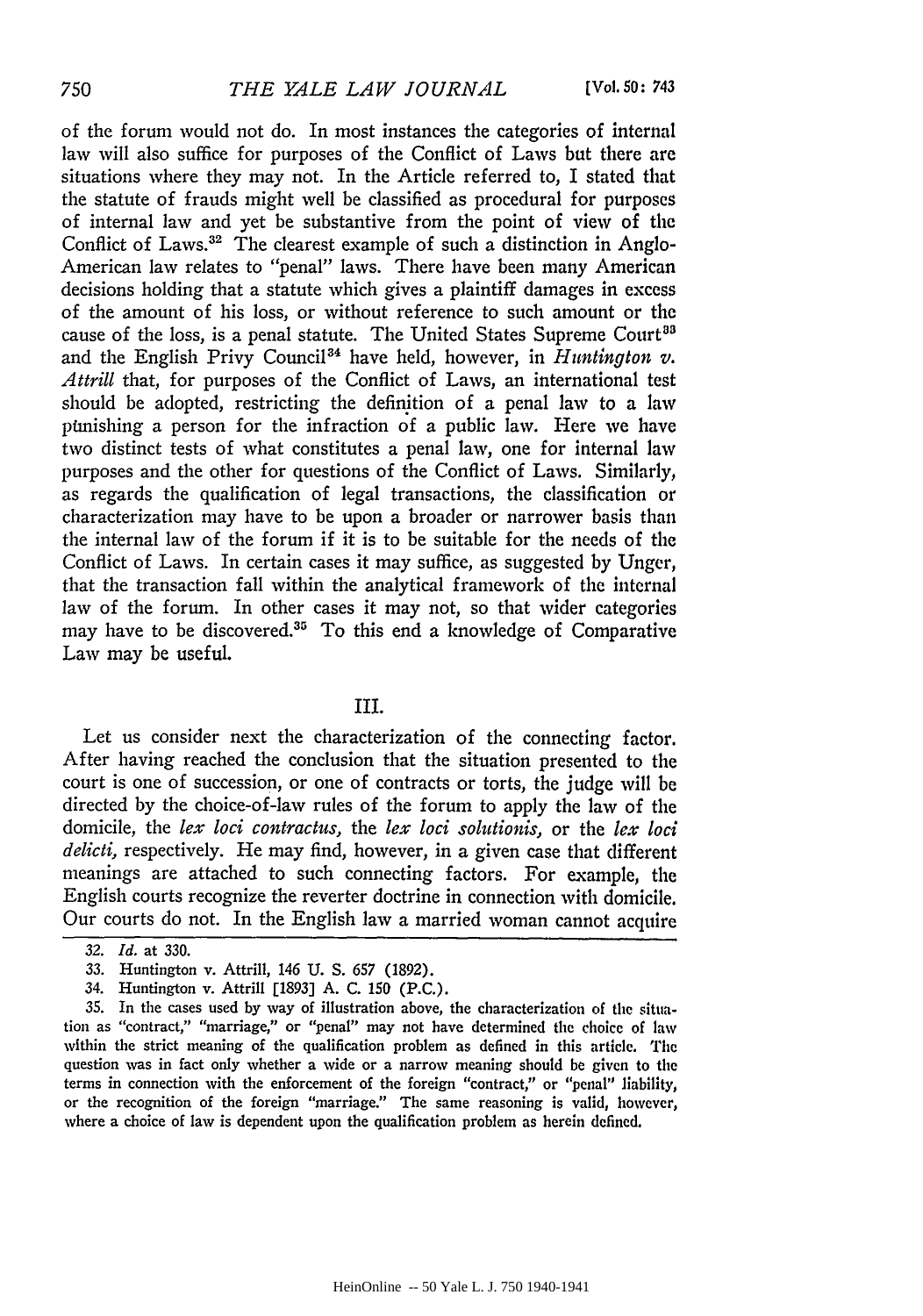a separate domicile. Under our law she may. Under our law a contract by correspondence is deemed concluded when the letter of acceptance is posted. On the continent and in Latin-America, the formation of the contract is not infrequently postponed to the time when the answer reaches the offeror. Differences exist also with respect to the place of performance of a contract or the place where a tort is committed. On the continent the qualification of nationality as a connecting factor is of great importance because in many countries the *lex patriae* has been substituted for the *lex domicilii* in the determination of the personal law. As the laws governing the acquisition and loss of nationality vary considerably in the different countries, by what law is the judge to determine the nationality of the parties before him? I dealt with this problem in an earlier Article,<sup>36</sup> and, as it has little practical importance in the Anglo-American system of the Conflict of Laws, it need not be reconsidered here.

Apart from the qualification of "nationality," it may be said that there appears to be general concurrence, at least among Anglo-American courts and writers,<sup>37</sup> that the law of the forum must determine the meaning of the connecting factors. Where a person lives in a single foreign country, it is, of course, quite simple to determine his domicile with reference to such foreign law. Difficulties would arise, however, if he were to live in several foreign countries unless there were agreement between those countries regarding his domicile. So far as the question has been presented to Anglo-American courts, they have determined domicile in accordance with the *lex fori*.<sup>38</sup> Whether they would accept the common characterization of two foreign states to which the factual situation was exclusively related, the law of the forum being interested solely as the place of trial, is not certain.<sup>39</sup> The foreign characterization might well be adopted in this situation in the interest of uniformity, as there is no inescapable necessity for applying the law of the forum. Similarly, with respect to the remaining factors. Thus in a contract case, if the law in a given jurisdiction directs the judge to apply the law of the place of contracting and the contract is deemed concluded by the *lex fori* in the state or country in which the acceptance is mailed and the law of the foreign state regards it as formed when the acceptance reaches the offeror, the law of the forum would necessarily have to control. However, if the law of the forum should have no other relation to the case than as the place of trial, and the laws of the foreign countries between which the negotiations were carried on should agree that a contract is completed at the

<sup>36.</sup> *Tlze Theory of Q11alijicatious aud the Couflict of La·ws* (1920) 20 *Cm-* L. lw:. *247,* 250-252.

<sup>37.</sup> For a discussion of the English and American cases, see Romerson: 224-239.

<sup>38.</sup> See ROBERTSON 108; Lorenzen, supra note 36, at 248-250; RESTATEMENT, Con-FLicr OF LAws (1934) § 10.

<sup>39.</sup> See RESTATEMENT, CONFLICT OF LAWS (1934) § 10, *caveat*.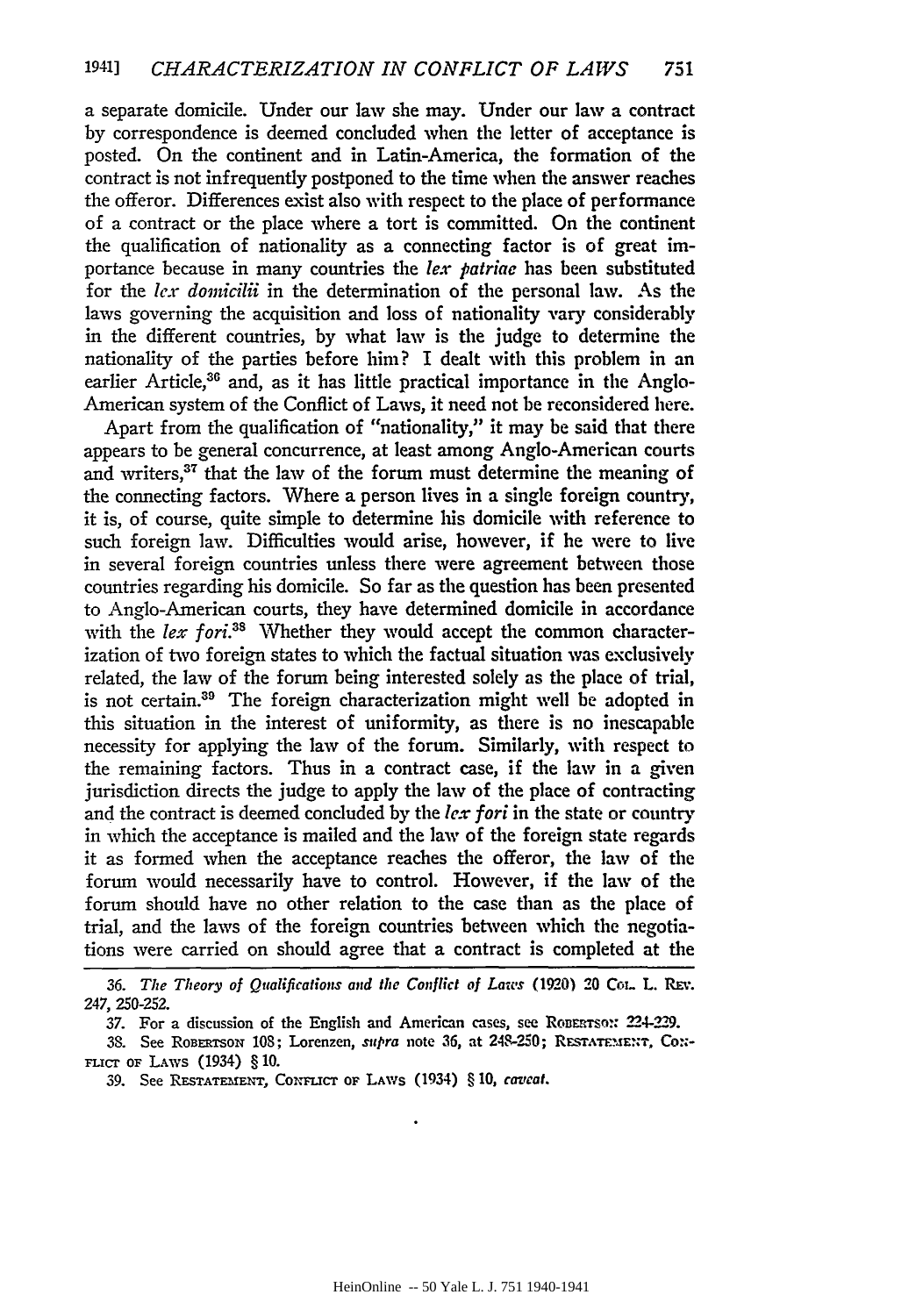place where the acceptance reaches the offeror, uniformity in the Conflict of Laws would be promoted by accepting the foreign characterization.

Where the connecting factor has significance in the internal law of the country as well, it should conform for the purposes of the Conflict of Laws, to the international requirements, instead of being limited to the internal law concept. Our courts have shown an awareness of this fact in connection with domicile when they contrast "municipal" domicile with domicile for purposes of the Conflict of Laws.<sup>40</sup>

Robertson agrees that the connecting factor should generally be determined by the law of the forum. As he is inclined to accept the renvoi doctrine in the Conflict of Laws, he would, insofar as that doctrine applies, allow an exception to the above rule and accept the characterization of the connecting factor by the foreign law.<sup>41</sup> He gives as an illustration the case of an American citizen with a domicile of origin in Iowa who acquires a domicile of choice in England. He then decides to give up his English domicile and return *to* the United States to end his days. He dies on his way home. An English court is called upon to administer his estate. By English law the decedent died domiciled in Iowa because the domicile of origin automatically reverted upon the abandonment of his English domicile. By Iowa law, the decedent died domiciled in England because his English domicile of choice continued until a new domicile was established in Iowa. If, in the light of *In re Annesley,42*  the English judge is to decide the case in the same way as the judge sitting in the court of the domicile would do, he will have to follow the reference of Iowa law to English law in the matter of domicile. He would thus have to accept the determination of the connecting factor-domicile -by the Iowa court, instead of reaching a conclusion on the basis of the English law of domicile.

The case of *University of Chicago v. Dater43* may he explained on this basis. A married woman in Michigan signed a note, dated and payable in Chicago, and secured by Illinois real estate. According to Michigan law, the contract was deemed concluded in Illinois. But when it was proved that under the Illinois rule as to the formation of contracts the contract was deemed concluded in Michigan, the Michigan court applied its own rule that the married woman was under a disability to enter into the contract. The majority opinion does not disclose any awareness of the problem involved. The dissenting opinion, on the other hand, clearly expresses the usual view toward this question. If, under the

43. 277 Mich. 658, 270 N. W. 175 (1936).

<sup>40. &</sup>quot;This is an illustration applicable to a change of municipal domicile. But the domicile required by the divorce statute seems to be more analogous to what is termed by Mr. Jacobs, in his work on Domicile, a quasi-national domicile." King v. King, 74 N. J. Eq. 824, 827, 71 Atl. 687, 688 (1908).

<sup>41.</sup> RoBERTSON 110.

<sup>42. [1926]</sup> Ch. 692.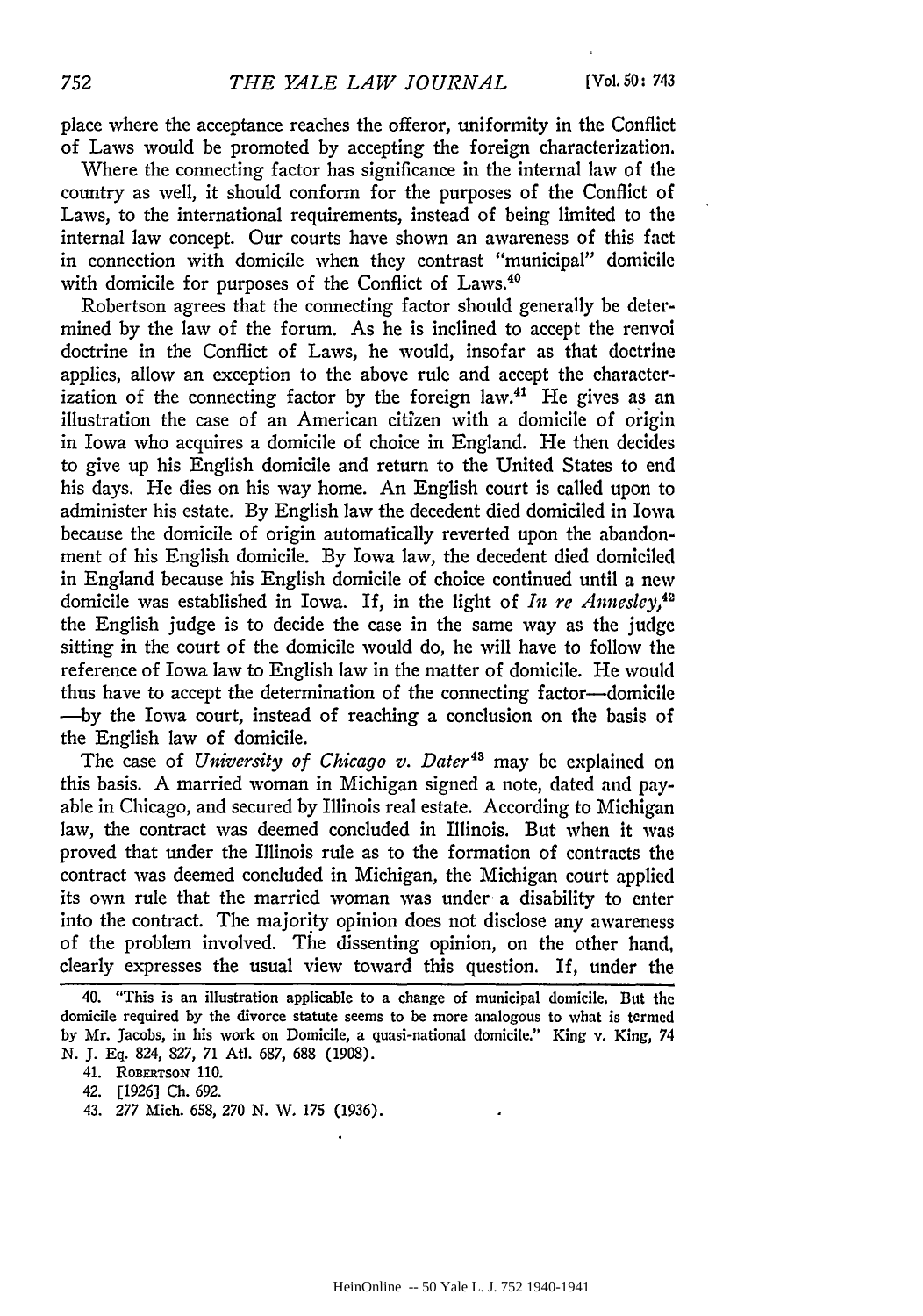Michigan Conflicts rule, the law of the place where the contract was technically made determined the capacity of married women to contract, the Michigan court was obliged, of course, to ascertain where under the circumstances of the case the contract was made. This question the court resolved correctly on the basis of the Michigan decisions. The connecting factor was thereby established and there was no occasion to determine it over again on the basis of Illinois law. Therefore the court should have applied the Illinois law governing the capacity of married women to contract unless it was prepared to accept, with respect to contracts, the renvoi doctrine in the *In re Annesley* sense. Under the *Annesley* rule, the Michigan court should decide the case as the Illinois court would. It would be immaterial how the Illinois court reached its conclusion that Michigan law was applicable: whether it did so because its Conflict of Laws rule regarding capacity to contract was different from that of Michigan (it might determine such capacity with reference to the law of the domicile of the married woman), or whether the Conflicts rule regarding capacity to contract was the same as the Michigan rule but the Illinois court disagreed with the Michigan court's characterization of the connecting factor as the place of contracting.

A word of caution may be in order here. Although a goodly number of decisions and dicta in England seem to accept renvoi, there is no clear-cut decision by a higher court which really establishes the doctrine in English law. It should also be remembered that the English renvoi cases have been almost exclusively concerned with matters of succession where the English rule of domicile came into conflict with the continental rule of nationality. Moreover, even as limited to succession cases, the *In re Annesley* rule is only one of several interpretations which the English lower courts have given to the renvoi doctrine. Uniform results arose in *In re Annesley* from the fact that the French courts did not interpret their renvoi doctrine in the way the English court did. If the interpretation given to the renvoi doctrine by *In re Amzesley* is the true one on principle, it must be correct for every other country. If the French courts had interpreted their renvoi doctrine in the same way as *In re Annesley*, they would have had to decide the case in the same manner as an English court, and if an English court had to decide in the same way as a French court, no conclusion could have been reached. As long as some countries apply the renvoi doctrine in the French way, which is the traditional one, uniformity would be reached, with reference to those countries, on the basis of the *In re Amzesley* doctrine. Personally, I cannot approve a doctrine which is workable only if the other country rejects it. .Apart from that, I do not favor handing over our Conflicts problems to so-called experts on foreign private international law. It is difficult enough to get accurate expert testimony with respect to foreign municipal law, but such testimony is much more unreliable with respect to foreign Conflict of

Ð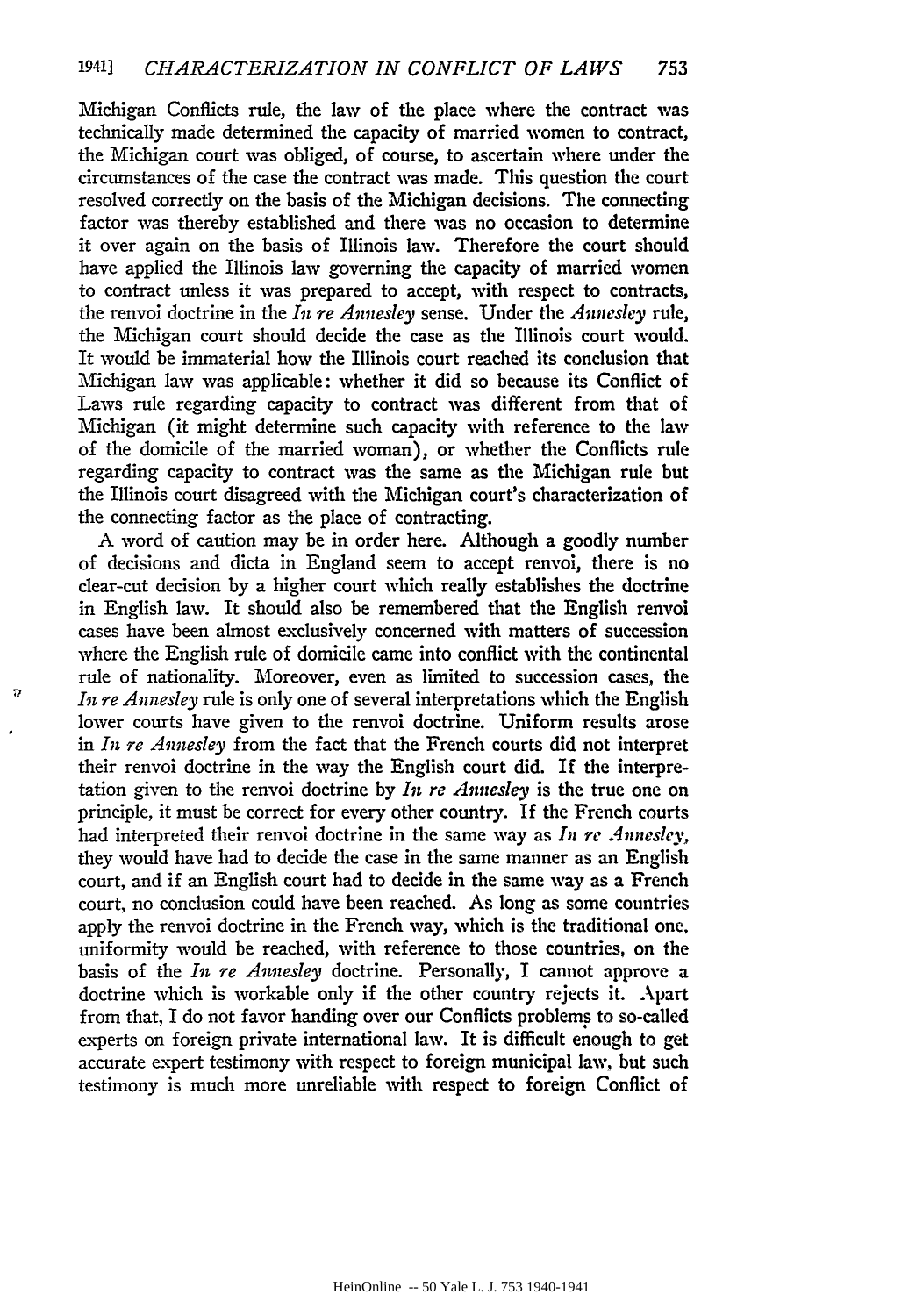Laws. For these reasons I should still regard the general acceptance of the renvoi doctrine in our law as most unfortunate.

IV.

We come now to the third step in the solution of a Conflict of Laws problem, which is called by Robertson "The delimitation and application of the proper law." $44$  In a case involving the distribution of personal property upon death, an Anglo-American court would find the connecting factor to be the decedent's domicile at the time of death and, characterizing this term on the basis of the *lex fori*, it might conclude that the domicile was in France. In a contract case, let us assume that a court has found it to be the settled law of the state that the law of the place of contracting controls, and, characterizing this connecting factor on the basis of the *lex fori,* let us assume that the court has found that the place of contracting was in France. In both instances the question will then be what is *the* French law that is to be applied? If the French law should have rules of the Conflict of Laws different from those of the forum, applying the national law of the decedent to questions of succession and the intention of the parties as governing the validity of the contract, we should be faced again with the renvoi doctrine, that is, whether the law of the forum should regard its Conflicts rules as referring to the French municipal or internal law (law of succession or contracts), exclusive of its rules of the Conflict of Laws, or the French law in its totality, including its rules of the Conflict of Laws. This assumes, of course, that the question is not regarded by the courts of the forum as one of procedure in the Conflicts sense. If it should be so regarded, the procedural rules of the forum would apply.

This is not the place to go further into the subject of renvoi in general. So far as it bears upon the question of characterization arising in connection with the third step in the solution of a Conflicts problem - the application and delimitation of the foreign law  $-$  it operates in the same manner as it operates in dealing with the qualification of the connecting factor. In other words, if the renvoi doctrine in the *In re Annesley* sense is adopted by the law of the forum, the court would have to regard itself in the above cases as sitting in France and decide the case as a French court would decide it.<sup>45</sup> If a question of qualification were involved, it would mean, of course, that the law of the forum would follow the decision of the French court. To the extent, therefore, that the law of the forum accepts the renvoi in the *In re Attnesley* sense, any qualification

<sup>44.</sup> ROBERTSON 17-18.

<sup>45.</sup> Falconbridge is of the opinion that the renvoi doctrine should be recognized with respect to status, and for that reason he would justify characterization of status on the basis of the foreign law governing such status. *Characterization in the Conflict of Laws*  (1937) *53* L. Q. REv. 235, 544-546; *Conflict of Laws: Examples of Characterization*  (1937) 15 CAN. B. REv. 215, 244.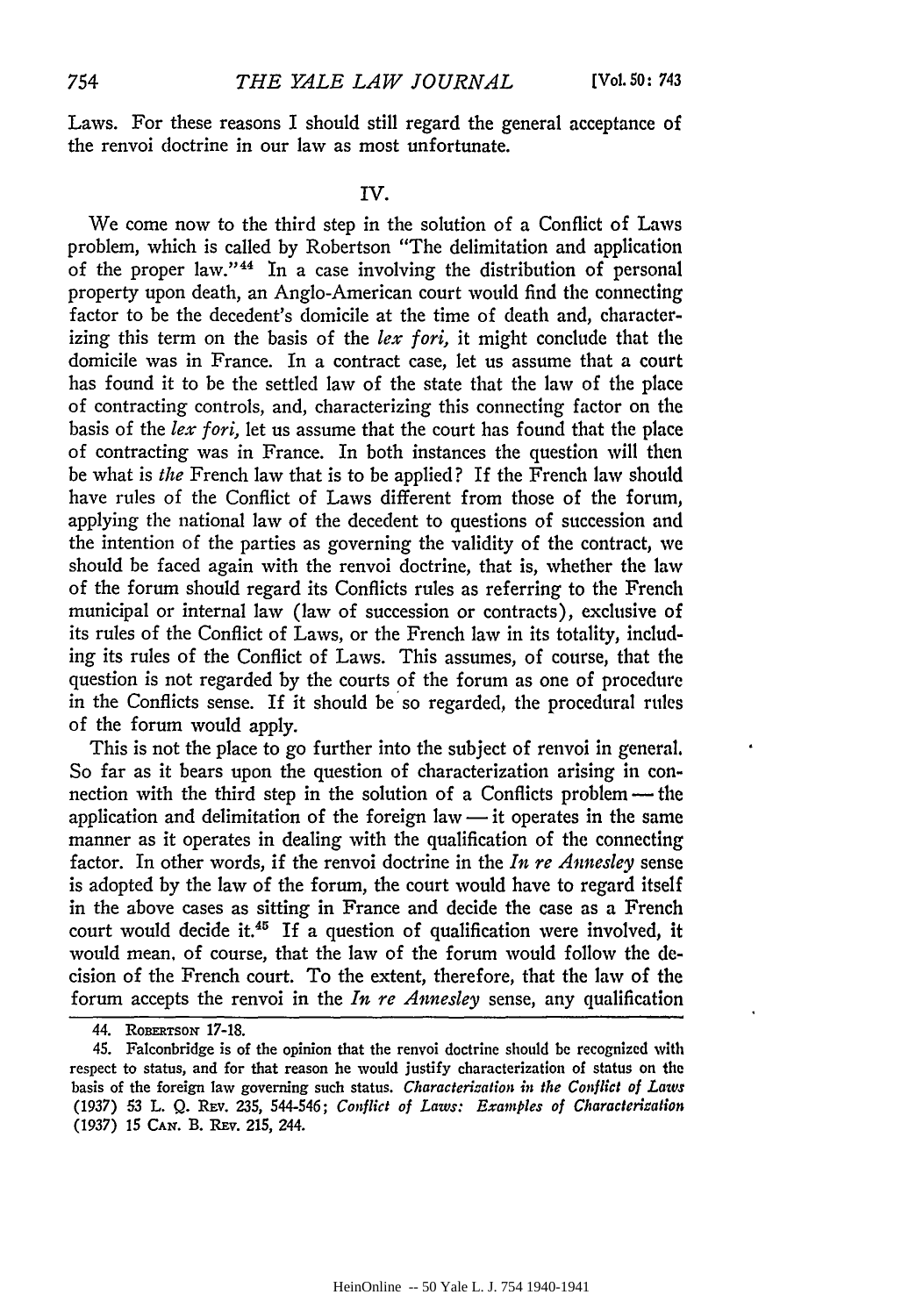arising in the application or delimitation of the French law would actually be determined by the *lex causae.* 

As the renvoi doctrine has not been recognized in American law. except for certain purposes, let us consider the characterization problem arising in connection with the third step in the solution of a Conflict of Laws problem (the application and delimitation of the foreign law) on the assumption that the Conflicts rules of the forum apply strictly to the internal law of the foreign country and not to its Conflicts rules. Robertson calls this the problem of secondary classification and argues that secondary classification should be on the basis of the *lex causue* on principle, and not merely by way of exception, as in the case of primary characterization. He thus accepts Bartin's later generalization,<sup>46</sup> according to which the law of the forum disinterests itself in the case after it has chosen the foreign law and turned the case over to such law, so that any problem of characterization arising in the application of the foreign law will be governed by that law. Cheshire drew the same distinction between questions of characterization arising before and after the foreign law has been chosen by the *lex fori.* 'Ve find, however, that these supporters of the secondary classification theory do not agree among themselves as to the types of cases which are subject to secondary characterization. Robertson goes beyond Cheshire, by including in this class the question whether a legal provision relates to capacity or formalities.

The two cases generally discussed in this connection by writers on the qualification problem are a Dutch will case and the English case of  $Oqden$  v.  $Oqden<sup>47</sup>$  The former involved a holographic will made by a Hollander in France,<sup>48</sup> the Dutch law prohibiting Hollanders from executing their wills in the holographic form either at home or abroad.<sup>40</sup> Bartin originally regarded this situation as one in which no uniformity of decision could be reached, on the assumed ground that from the Dutch point of view the question would be one of capacity while from the standpoint of French law it would be one of formality.<sup>50</sup> The Dutch courts would regard the will as void, whereas the courts of the country in which the will was executed or the courts of third countries might apply the law of the place of execution to matters of formality and so hold the will valid. This viewpoint has had the approval both of courts<sup> $51$ </sup> and

- 49. Holland: CIVIL CoDE (1921) art. 992.
- 50. 24 Clunet 225, 229-230.

51. *Frauce:* Cass. (Civ.) Aug. 25, 1847, Dalloz Jurisprudence, 1847 I. 273; *Germany:* Hans. OLG, May 2, 1917, Hans. G.Z., 1917, Bcibl., 252.

<sup>46.</sup> Bartin, La Doctrine des Qualifications et ses rapports avec le caractère national *des règles du Conflit des Lois* (1930) ACÁDEMIE DE DR. INT., REC. DES COURS I, 565, 608. 47. [1908] P. 46.

<sup>48.</sup> A similar question is presented by the prohibition of joint wills, which is regarded by some as appertaining to capacity and by others as appertaining to form.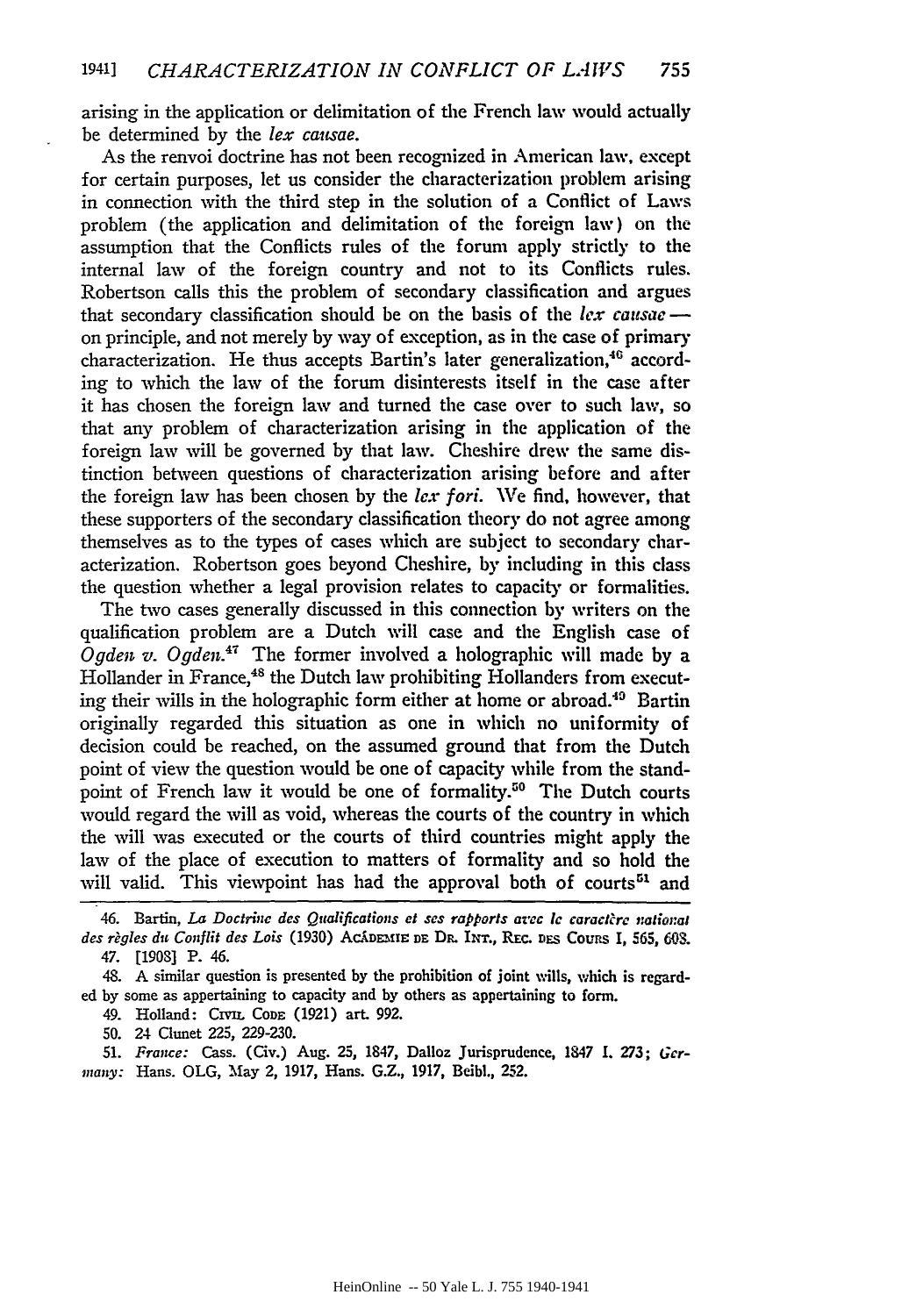writers.<sup>52</sup> Cheshire regards the problem as one of primary characterization, to be determined on the basis of the lex fori.<sup>53</sup> According to Robertson's theory of secondary characterization, if such a will, disposing of movable property, is executed in England, and the English courts regard the law of domicile as governing capacity to make a will and the law of the place of execution as governing formalities, the courts should inquire of the Dutch law what it understands by capacity and of the English law what it means by formalities.<sup> $54$ </sup> Others have denied the validity of the will anywhere, either because they regarded the Dutch legislation as affecting *capacity* and therefore governed by the testator's personal (Dutch) law<sup>55</sup> or, conceding that the Dutch statute affected *formalities,* because they did not attribute an absolute character to the rule that the law of the place of execution governed formalities, but regarded it, with respect to Dutch nationals, as subject to modification by the national legislation.<sup>56</sup> Bartin seems to have adopted this view in his later years.<sup>57</sup> From the standpoint of the Dutch law, the will would be invalid without any need of characterizing the legislation as relating to capacity or to form. 58 The case presented, therefore, is in reality not at all a problem of differences in qualification.

The facts in Ogden v. Ogden were as follows: In 1898 a marriage was celebrated in England between Sarah, a domiciled Englishwoman, and Philip, a domiciled Frenchman, who was 19 years of age. In 1901 this marriage was annulled by a French court on the ground that the consent of Philip's surviving parent had not been obtained as required by French law. Philip subsequently married a French woman in France. Sarah thereupon, in 1903, instituted a suit in England for the dissolution of her marriage with Philip on the ground of his adultery and desertion. This suit was dismissed for want of jurisdiction because Philip was domiciled

52. 1 ARMINJON, PRÉCIS DE DR. INT. PRIVÉ (2d ed. 1927) 135; 6 STAUDINGER'S KOMMENTAR ZUM BÜRGERLICHEN GESETZBUCHE (Raape's 9th ed. 1931), part II, 18. Sec also PILLET & NIBOYET, MANUEL DE DR. INT. PRIVÉ (1928) 503; DESPAGNET, PRÉCIS DE DR. INT. PRIVÉ (5th ed. 1909) 354; SURVILLE, COURS ÉLÉMENTAIRE DE DR. INT. PRivE (7th ed. 1925) 19, n. 3.

53. PRIVATE INTERNATIONAL LAW (2d ed. 1938), 34 cl seq.

54. RoBERTSON 238, 244-245.

55. In favor of this view: *Fraucc:* Dufour v. Dufour, Trib. Seine, Aug. 13, 1903, 31 Clunet 166; *Belgium:* Willemsen v. Brands, Trib. Brussels, July 21, 1886, 14 Clunct 495; Isabaert v. Barbiaux, Trib. Termonde, March 24, 1907, 35 Clunet 885; Froidbisc v. Horsten, App. Brussels, Jan. 9, 1937, Pas. 1937, II. 56.

56. *Fra11ce:* Leeuwn v. Guilbot, Trib. Seine, Feb. 19, 1927, 55 Clunet *707; Italy:*  Ogtrop v. Formica, App. Genoa, Aug. 4, 1891, 20 Clunet 955, *afj'd,* Cass. Turin, Apr. 12, 1892, 21 Clunet 1083. This would be tantamount to the recognition of a new choice· of-law rule with respect to formalities.

*57.* Bartin, *supra* note 46, at *576.* 

58. KOSTERS, HET INTERNATIONAAL BURGERLIJK RECHT IN NEDERLAND (1917) 643; Amsterdam, Rcchtbank, June 19, 1924, 12 Bull. de L'institut Intermediarc International 118.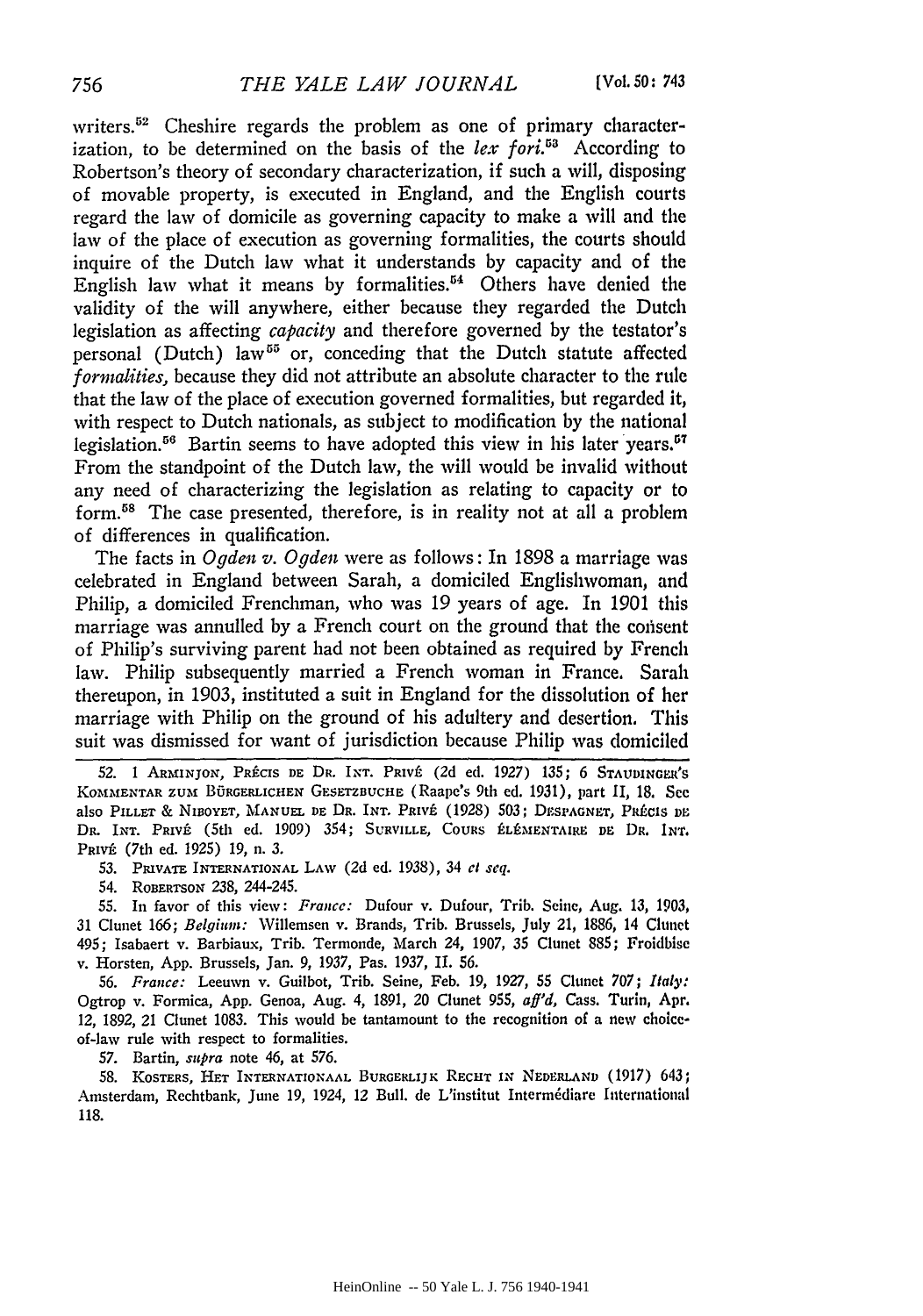in France. In 1904 Sarah, describing herself as a widow, married Ogden, a domiciled Englishman, in England. In 1906 Ogden obtained an annulment of the marriage on the ground that at the time of their marriage Sarah was married to Philip. So far as *Ogden v*. *Ogden* held that the French decree of nullity was not entitled to recognition in England, it is deemed overruled by subsequent English cases. The case is principally of interest because of the problem of qualification involved in it and the decision that the requirement of parental consent to the marriage was to be characterized as a part of the formalities, so that the marriage between Sarah and Philip was validly contracted from the English point of view.

Various solutions of the *Ogden* problem have been suggested. Beckett would give effect to all French provisions, though relating to formalities abroad, for the reason that they are matters of family law and intended for the protection of family interests.<sup>59</sup> Cheshire<sup>60</sup> and Falconbridge<sup>61</sup> insist that the qualification of the French requirement must be according to the *lex fori.* Says Cheshire:

"In order to reach a decision. he [the English judge] examines the terms in which the rule is expressed, and he considers the construction put upon it by French expert witnesses, but he must ultimately determine its true nature by an application of the canons and principles recognized in England. If the rule reads as follows:

> 'The son who has not reached the age of 25 years cannot contract marriage, without the consent of his father and mother,'

it would seem that it must be classed as affecting the capacity of the parties.  $\ldots$  if an English judge applies French law merely because a French lawyet would regard the question *sub judice* as one of capacity, though in England it is regarded as one of formal validity, the result is the application of a legal system which in this country is considered inappropriate in the matter at hand."<sup>62</sup>

If the English rule that capacity to contract a marriage is governed by the law of domicile is a general one, its characterization should be on the basis of the *lex fori* and not on that of the *lc:r causae.* The ultimate question is whether French or English law is to be applied to the matter of consent of parents. The answer to the question depends upon

59. Beckett, The Question of Classification ("Qualification") In Private Interna*tioual* Law (1934) 15 BRIT. Y. B. lxT. L. 46, 78.

60. PRIVATE INTERNATIONAL LAW (2d ed. 1938) 36.

61. *Characterization in the Conflict of Laws* (1937) 53 L. Q. Rev. 235, 249 (maintains that parental consent cannot be characterized in the abstract; that it may be a question of formality in one context and capacity in another).

62. PRIVATE INTERNATIONAL LAw (2d ed. 1938) 36, 37. In applying the foreign law  $s$ elected by the forum, the court should take into consideration all relevant provisions, though they may appear in some other title or division of the Code.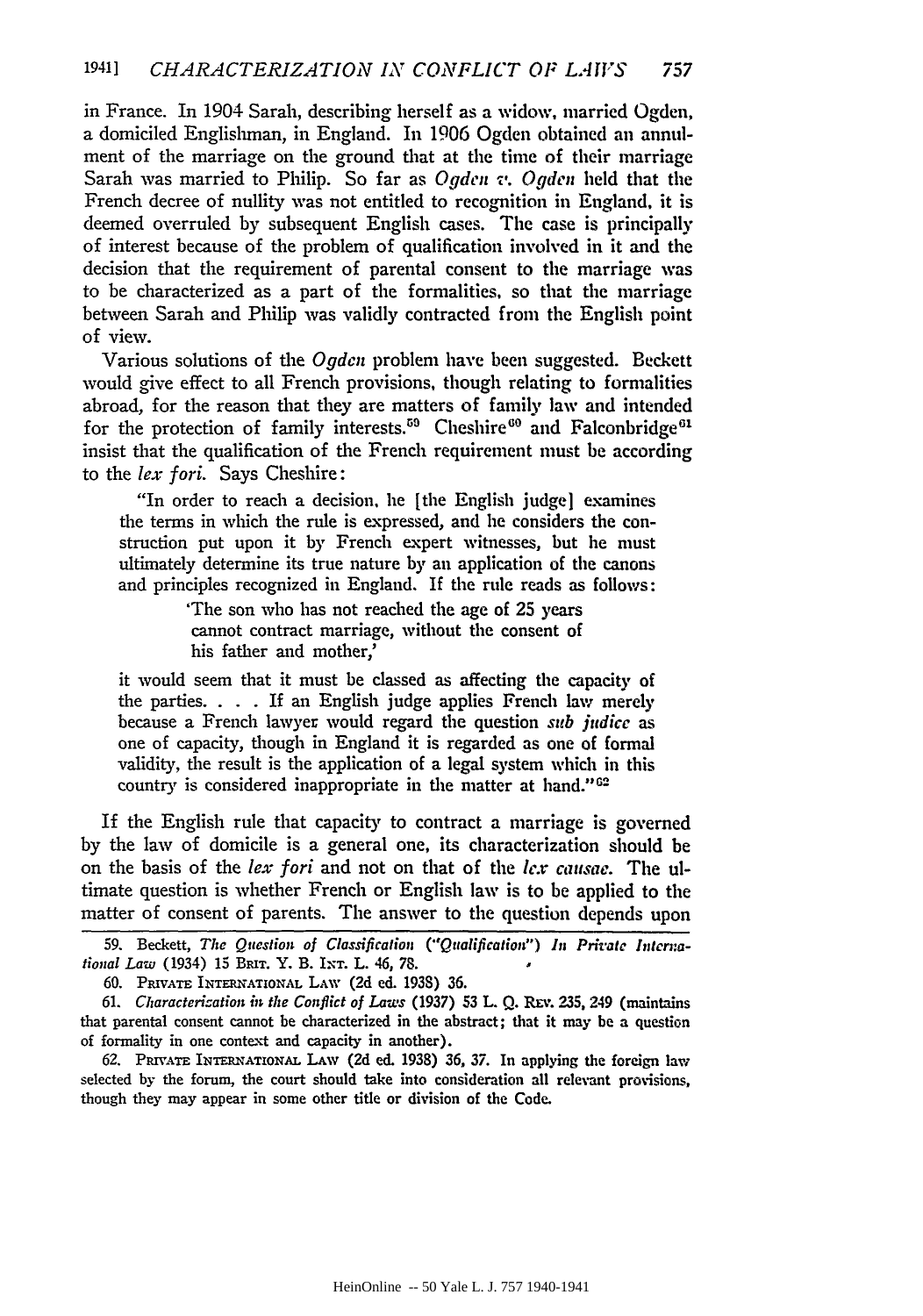whether the consent of parents is to be characterized as appertaining to capacity or form. This question the law of the forum must decide for itself. If the English judge were to submit to the French view in this situation and regard a French provision as one of capacity when from the English point of view it is a matter of form, he would, as Cheshire points out in the above quotation, apply a law which is considered inappropriate by the law of the forum. He would apply French law because of the French characterization when he should apply English law according to the English characterization. As well might the English judge prefer the French to the English rules for the choice of law, *i.e.,* accept the renvoi doctrine. Robertson appears to favor the renvoi and this no doubt accounts for his suggestion that in the case of multiple qualification (where, for example, capacity is governed by the law of domicile and formalities by the law of the place where the transaction occurs), the characterization should be on the basis of the *lex causae (i.e.,* the domiciliary law should characterize capacity and the *lex loci actus* should characterize matters of form). That suggestion is unacceptable.

Both Cheshire and Robertson assume that there is an established rule in the English Conflict of Laws that capacity to marry is governed by the law of domicile and formalities by the law of the place of celebration. If the English rule that the law of domicile controls the capacity to marry were of a more restricted character so as to be limited (as submitted by Neuner and Rheinstein<sup>63</sup>) to degrees of relationship, all other matters being subject to the law of the place of celebration, the marriage in *Ogden v. Ogden* would of course have been valid in England, but no question of characterization would have been presented.

The problem remains whether or not questions of qualification which may arise after the foreign law has been chosen by the *lex fori* should be referred to the foreign law (lex causae) as Bartin, Cheshire and Robertson advocate. It goes without saying that if the qualification problem merely involves the application of the foreign internal law, the foreign law should control. The law of state  $X$ , which has been chosen by the law of the forum as governing a contract or tort, necessarily governs any subsidiary question relating to such contract or tort; for example, whether a particular contract is to be regarded as a loan or deposit, or whether the master is responsible for the torts of his servants, and what is meant by master and servant in that connection. It is also reasonable that if the French Civil Code permits Frenchmen to execute wills in the "authentic" form abroad, the requirement may be deemed satisfied if the nearest equivalent existing in the place of execution is complied with (for example, where a will is executed in England before witnesses) .

63. See Neuner, *op. cit. supra* note 15. Compare also Rheinstein, Book Review (1938) 8 BROOKLYN L. REv. 253, 257.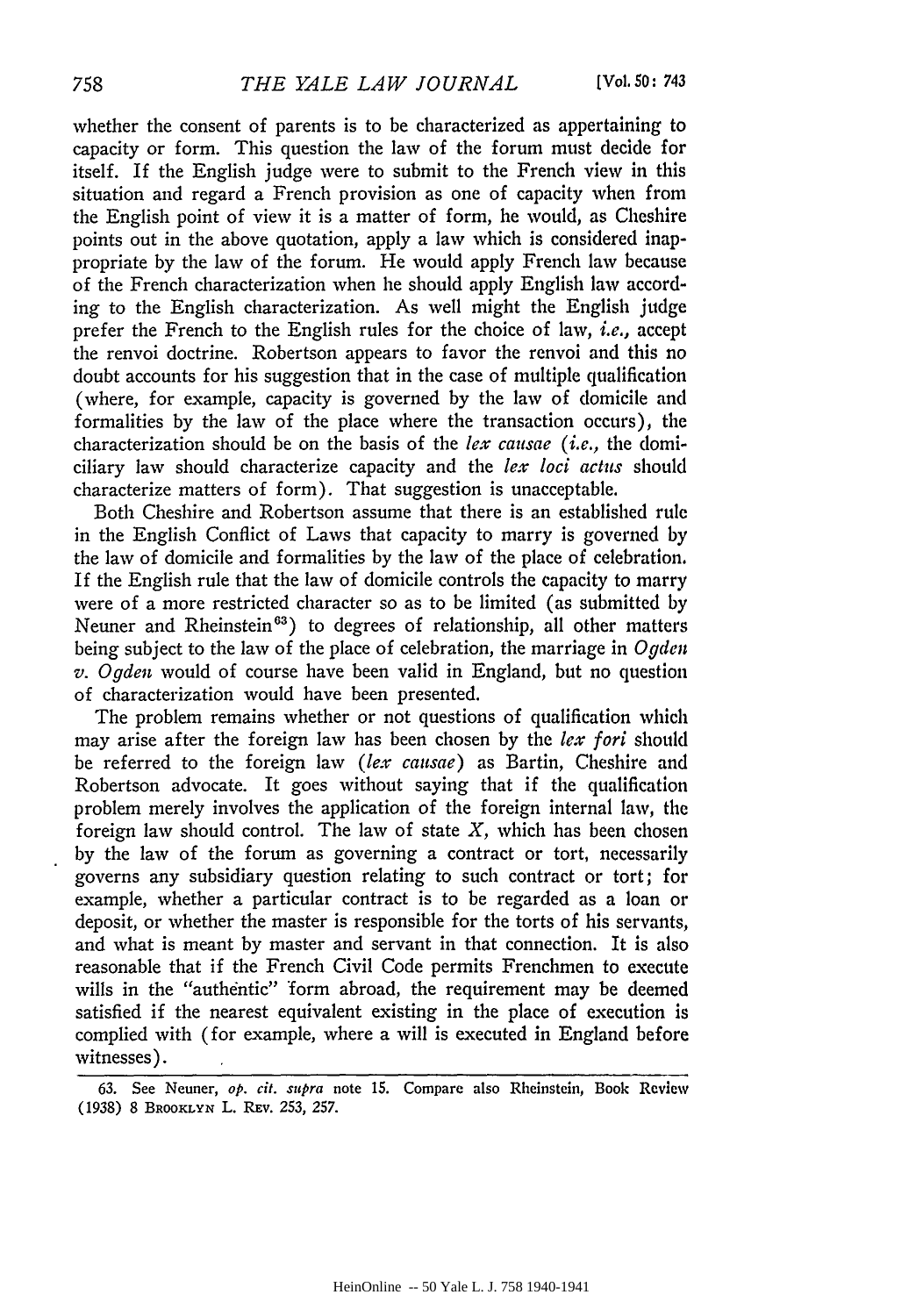Does it follow that the *lex causae* should likewise determine whether a particular provision of the foreign law relates to substance or procedure? The principal examples of secondary qualification given by Cheshire relate to substance and procedure. Robertson also dwells at length upon this subject in his discussion of secondary characterization. According to these writers, if the law of the forum has decided that a contract or a tort is governed by the law of state  $X$  and no rules of procedure of the forum are involved, such questions as whether a writing required by the law of state  $X$  affects the formation and validity of the contract or relates to evidence, whether by the law of state *X* the running of the statute of limitations discharges a contract or merely bars the remedy for its breach, whether the failure to give notice to the wrong-doer required by the law of state *X* will discharge the cause of action or whether it is merely a procedural requirement for the bringing of the suit, should be governed by the law of state  $X$ . What are the consequences of this view? According to the proponents of the secondary classification theory, if the law of the forum says that the statute of limitations is substantive and the law governing the contract says it is procedural, the action would be maintainable, even though it is not brought within the time prescribed by either law.<sup>64</sup> The statute of limitations of the forum would be applicable only to contracts governed by the law of the forum and the foreign statute of limitations, being procedural, would be disregarded. as the courts do not enforce the procedural laws of another country. The same would be true in the case of the statute of frauds. If the law of the forum says it is substantive and the law governing the contract says it is procedural, the contract would be enforceable upon reasoning similar to that used in connection with the statute of limitations, although neither statute is satisfied.<sup>65</sup> If the law of the forum should have a substantive

64. This is the view taken by Cheshire and Robertson. To the same effect with respect to the Statute of Frauds, see WHARTON, CONFLICT OF LAWS (3d ed. 1905) 1445. If it should be asked why, under the secondary classification theory, the characterization by the foreign law of the Statute of Limitations or of the Statute of Frauds as procedural was not binding upon the courts of the forum so as to make the statute of the forum applicable, the answer is, because the law of the forum, in submitting the matter to the foreign law, has thereby already decided that the question is one of substance. Procedural matters are always subject to the law of the forum.

65. The German Supreme Court took this view in a suit upon a Tennessee contract. The German statute (3 years) did not apply because it was regarded as substantive and thus applicable only to contracts governed by German law. The Tennessee statute (6 years) was found to be procedural from the viewpoint of American law and hence not applicable. There being no statute of limitations applicable to the situation, the action was allowed. German Supreme Court, January 4, 1882, 7 RGZ 21. Later cases have taken the view advocated in this Article: that the foreign statute be qualified on the basis of the law of the forum. After a detailed comparison between the effects of the foreign statute and the German statute of limitations the court found that they were substantially the same. That being the case, it felt that the case could be dealt with on the basis of German law, which had rejected the notion, formerly prevailing, that the statute of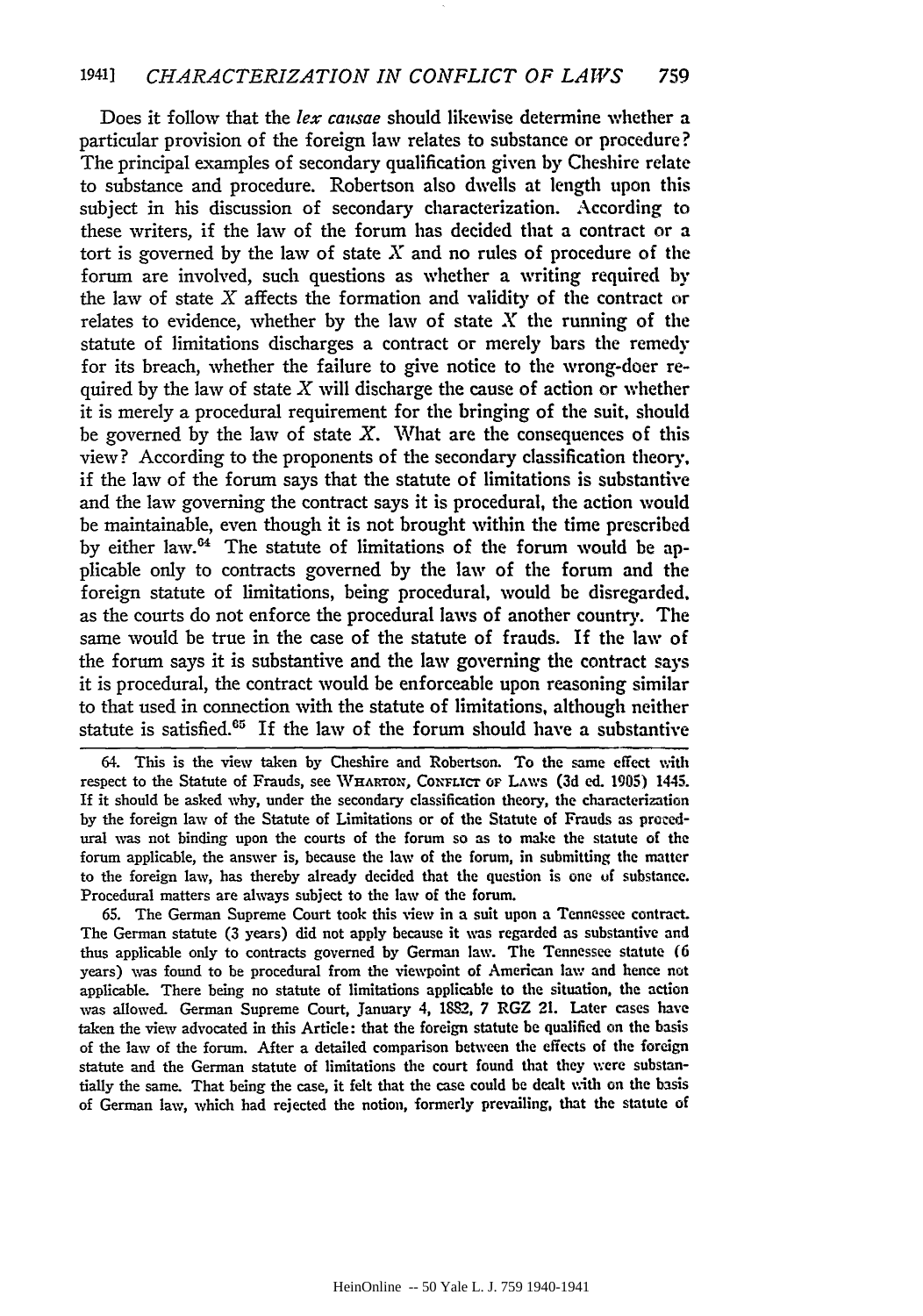rule requiring notice of the injury suffered by the plaintiff and the law of the place where the injury arose should regard the requirement of notice as a matter of procedure, the action would lie, although no notice was given, that is, neither law was complied with. If the law of the forum should regard the burden of proof as substantive and the law of the state where the wrong was committed should regard it as procedural, there would theoretically be no law applicable to the burden of proof.<sup>60</sup>

Results like these would seem sufficient to prove the unsoundness of the secondary classification theory. If an applicable foreign statute of frauds or statute of limitations has not been satisfied, the plaintiff has no right to damages for the breach of the contract under the law governing the contract. If this is so, there is no reason why the plaintiff should be given greater rights in any other state. The very object of the rules of the Conflict of Laws is to keep the rights of parties the same, regardless of the state or country in which the litigation may take place. If the law of the forum chooses the law of state  $X$  as governing the contractual rights of the parties, it does so on considerations of fairness and justice. If the law of the foreign state or country says that the plaintiff never had an enforceable right, he should not have an enforceable right anywhere else. An unenforceable right is equivalent for purposes of the Conflict of Laws to no right. The statement that courts should enforce foreign substantive rights but not foreign procedural laws has no justifiable basis if the so-called procedural law would normally affect the outcome of the litigation. If there is any sense in the proposition that the law of state  $X$  governs the contract - and if there is no sense in that proposition, the entire Conflict of Laws should be scrapped — it must mean that all municipal laws of the state normally affecting the rights of the parties (that is, the recovery of damages), such as the statute of frauds and the statute of limitations, should control.

The parties cannot, of course, expect the courts of the forum to adapt their legal machinery to that of any foreign state or country. So far as the detailed steps and modes of procedure are concerned, courts can operate only in their accustomed manner. A Connecticut court cannot without undue inconvenience try a case in accordance with New York procedure and it would be quite impossible to try a case in accordance with a continental or Latin-American system of procedure. The law of the forum is thus obliged, on grounds of necessity, to apply its own pro-

limitations belongs to the law of procedure. RG, Nov. 21, 1910, Juristische Wochcnschrift 1911, 148; July 6, 1934, 145 RGZ 121.

Nussbaum regards the analysis and appraisal of the integration process-the process of determining whether the foreign institution conforms substantially to that of the forum -as constituting the central problem of qualification, which is rarely touched upon by the writers on the subject. Book Review (1940) 40 CoL. L. REv. 1461, 1465; cj. Wood & Selick v. Compagnie Générale Transatlantique, 43 F. (2d) 941 (C. C. A. 2d, 1930).

66. In this predicament the court would probably apply the law of the forum.